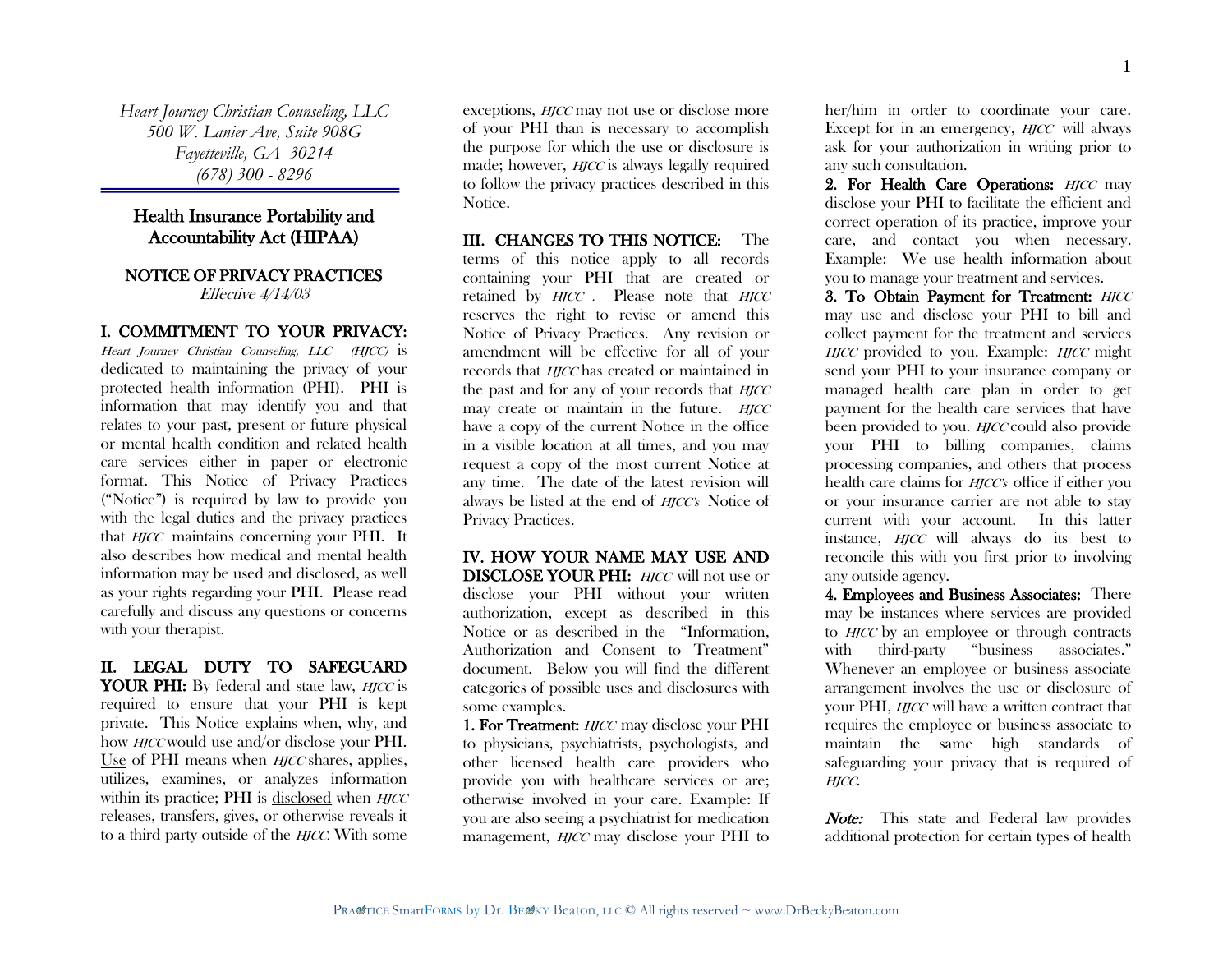information, including alcohol or drug abuse, mental health and AIDS/HIV, and may limit whether and how *HJCC* may disclose information about you to others.

# V. USE AND DISCLOSURE OF YOUR PHI IN CERTAIN SPECIAL CIRCUMSTANCES – YOUR NAME may use and/or disclose your PHI without your consent or authorization for the following reasons:

- 1. Law Enforcement: Subject to certain conditions, *HJCC* may disclose your PHI when required by federal, state, or local law; judicial, board, or administrative proceedings; or, law enforcement. Example: *HICC* may make a disclosure to the appropriate officials when a law requires *HICC* to report information to government agencies, law enforcement personnel and/or in an administrative proceeding.
- 2. Lawsuits and Disputes:  $HJCC$  may disclose information about you to respond to a court or administrative order or a search warrant. *HICC* may also disclose information if an arbitrator or arbitration panel compels disclosure, when arbitration is lawfully requested by either party, pursuant to subpoena *duces tectum* (e.g., a subpoena for mental health records) or any other provision authorizing disclosure in a proceeding before an arbitrator or arbitration panel.  $H\!T\!CC$  will only do this if efforts have been made to tell you about the request and you have been provided an opportunity to object or to obtain an appropriate court order protecting the information requested.
- 3. Public Health Risks:  $H\!I\!fCC$  may disclose your PHI to public health or legal authorities charged with preventing or controlling disease, injury, disability, to report births and deaths, and to notify persons who may have been exposed to a disease or at risk for getting or spreading a disease or condition.
- 4. Food and Drug Administration (FDA):  $HICC$  may disclose to the FDA, or persons under the jurisdiction of the FDA, PHI relative to adverse events with respect to drugs, foods, supplements, products and product defects, or post-marketing surveillance information to enable product recalls, repairs, or replacement.
- 5. Serious Threat to Health or Safety: HJCC may disclose your PHI if you are in such mental or emotional condition as to be dangerous to yourself or the person or property of others, and if *HICC* determines in good faith that disclosure is necessary to prevent the threatened danger. Under these circumstances, *HJCC* may provide PHI to law enforcement personnel or other persons able to prevent or mitigate such a serious threat to the health or safety of a person or the public.
- 6. Minors: If you are a minor (under 18 years of age), *HJCC* may be compelled to release certain types of information to your parents or guardian in accordance with applicable law.
- 7. Abuse and Neglect: *HJCC* may disclose PHI if mandated by Georgia child, elder, or dependent adult abuse and neglect reporting laws. Example: If *HJCC* has a reasonable suspicion of child abuse or neglect, HJCC will report this to the Georgia Department of Child and Family Services.
- 8. Coroners, Medical Examiners, and Funeral Directors: **HJCC** may release PHI about you to a coroner or medical examiner. This may be necessary, for example, to identify a deceased person, determine the cause of death or other duties as authorized by law. *HICC* may also disclose PHI to funeral directors, consistent with applicable law, to carry out their duties.
- 9. Communications with Family, Friends, or Others: *HJCC* may release your PHI to the person you named in your Durable Power of Attorney for Health Care (if you have one), to a friend or family member who is your personal representative (i.e., empowered under state or other law to make health-related decisions for you), or any other person you identify, relevant to that person"s involvement in your care or payment related to your care. In addition,  $HJCC$  may disclose your PHI to an entity assisting in disaster relief efforts so that your family can be notified about your condition.
- 10. Military and Veterans: If you are a member of the armed forces, *HICC* may release PHI about you as required by military command authorities. *HICC* may also release PHI about foreign military personnel to the appropriate military authority.
- 11. National Security, Protective Services for the President, and Intelligence Activities: HJCC may release PHI about you to authorized federal officials so they may provide protection to the President, other authorized persons, or foreign heads of state, to conduct special investigations for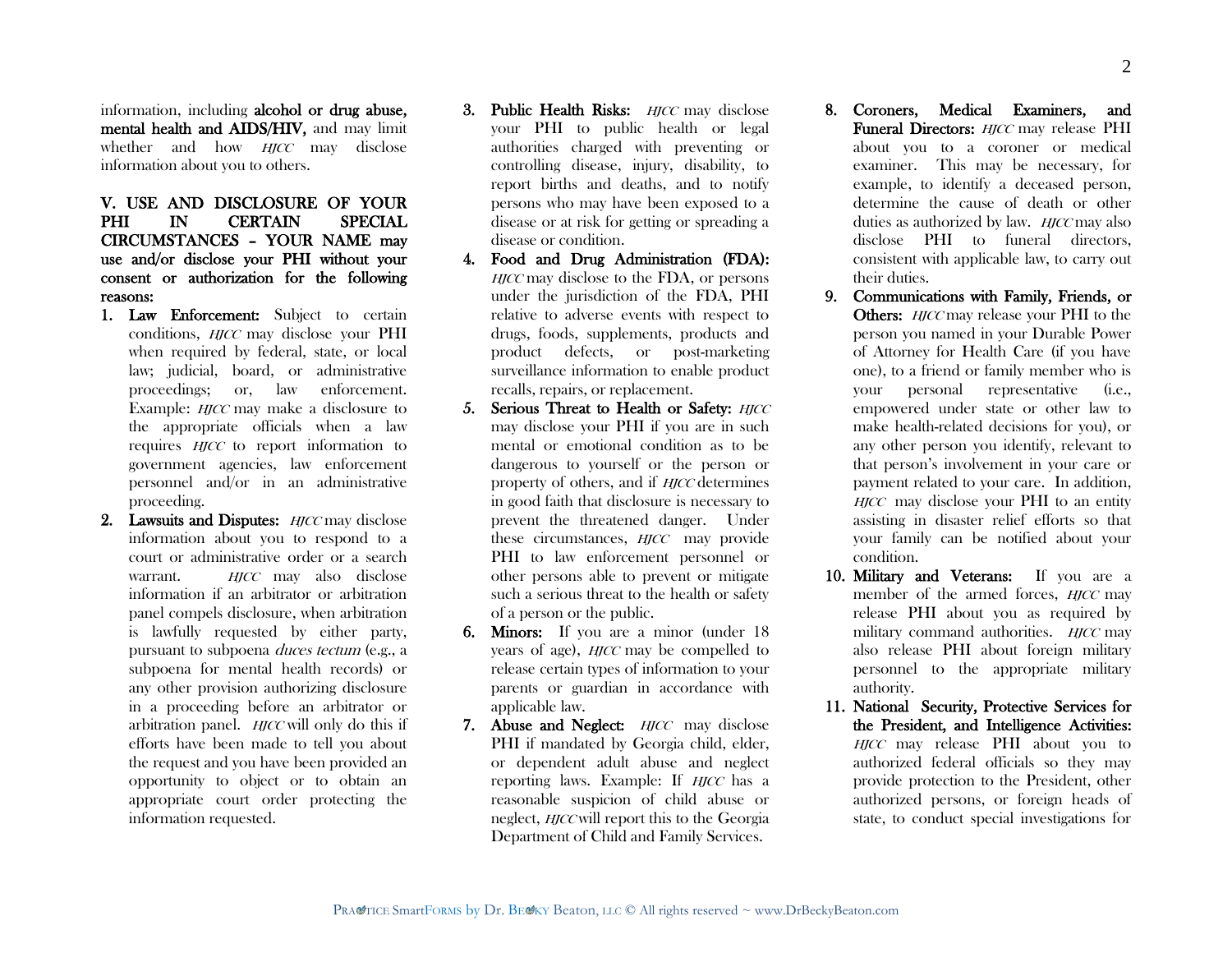intelligence, counterintelligence, and other national activities authorized by law.

- 12. Correctional Institutions: If you are or become an inmate of a correctional institution. *HICC* may disclose PHI to the institution or its agents when necessary for your health or the health and safety of others
- 13. For Research Purposes: In certain limited circumstances, HJCC may use the information you have provided for medical/psychological research, but only with your written authorization. The only circumstance where written authorization would not be required would be if the information you have provided could be completely disguised in such a manner that you could not be identified, directly or through any identifiers linked to you. The research would also need to be approved by an institutional review board that has examined the research proposal and ascertained that the established protocols have been met to ensure the privacy of your information.
- 14. For Workers' Compensation Purposes:

HJCC may provide PHI in order to comply with Workers' Compensation or similar programs established by law.

- 15. Appointment Reminders: *HJCC* is permitted to contact you, without your prior authorization, to provide appointment reminders or information about alternative or other health-related benefits and services that you may need or that may be of interest to you.
- 16. Health Oversight Activities: HJCC may disclose health information to a health oversight agency for activities such as audits, investigations, inspections, or

licensure of facilities. These activities are necessary for the government to monitor the healthcare system, government programs and compliance with laws. Example: When compelled by U.S. Secretary of Health and Human Services to investigate or assess *HICC* 's compliance with HIPAA regulations.

- 17. If Disclosure is Otherwise Specifically Required by Law.
- 18. In the Following Cases, *HJCC* Will Never Share Your Information Unless You Give us Written Permission: Marketing purposes, sale of your information, most sharing of psychotherapy notes, and fundraising. If we contact you for fundraising efforts, you can tell us not to contact you again.

VI. Other Uses and Disclosures Require Your Prior Written Authorization: In any other situation not covered by this notice, *HICC* will ask for your written authorization before using or disclosing medical information about you. If you chose to authorize use or disclosure, you can later revoke that authorization by notifying HJCC in writing of your decision. You understand that  $H\!J\!C\!C$  is unable to take back any disclosures it has already made with your permission, HJCC LLC will continue to comply with laws *HJCC* that require certain disclosures, and *HJCC* is required to retain records of the care that its therapists have provided to you.

## VII. RIGHTS YOU HAVE REGARDING YOUR PHI:

1. The Right to See and Get Copies of Your PHI either in paper or electronic format: In general, you have the right to see your PHI that is in HJCC"s possession, or to get copies of it; however, you must request it in writing. If HICC

does not have your PHI, but knows who does, you will be advised how you can get it. You will receive a response from *HJCC* within 30 days of receiving your written request. Under certain circumstances, HJCC may feel it must deny your request, but if it does, *HJCC* will give you, in writing, the reasons for the denial.  $H\!I\!C\!C$  will also explain your right to have its denial reviewed. If you ask for copies of your PHI, you will be charged a reasonable fee per page and the fees associated with supplies and postage. *HICC* may see fit to provide you with a summary or explanation of the PHI, but only if you agree to it, as well as to the cost, in advance.

2. The Right to Request Limits on Uses and Disclosures of Your PHI: You have the right to ask that *HICC* limit how it uses and discloses your PHI. While *HICC* will consider your request, it is not legally bound to agree. If HJCC does agree to your request, it will put those limits in writing and abide by them except in emergency situations. If you pay for a service or health care item out-of-pocket in full, you can ask us not to share that information for the purpose of payment or our operations with your health insurer. You do not have the right to limit the uses and disclosures that *HICC* is legally required or permitted to make.

3. The Right to Choose How HJCC Sends Your **PHI** to You: It is your right to ask that your PHI be sent to you at an alternate address (for example, sending information to your work address rather than your home address) or by an alternate method (for example, via email instead of by regular mail). *HJCC* is obliged to agree to your request providing that it can give you the PHI, in the format you requested, without undue inconvenience.